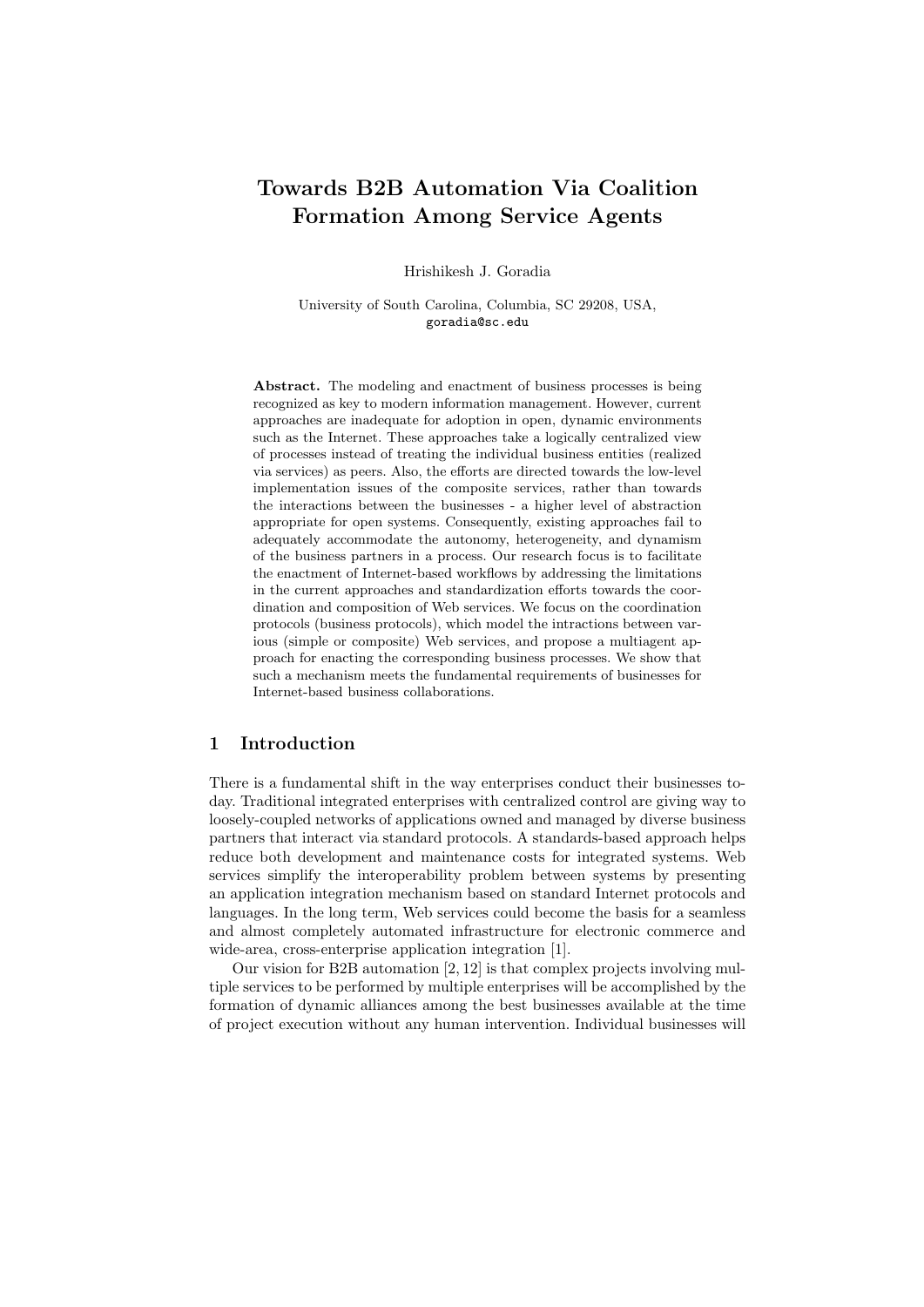### 44 Hrishikesh J. Goradia

focus only on their core competencies, thereby reducing their costs and time-tomarket, while also increasing their flexibility and market access, and improving efficiency for their customers. These businesses will rely on other businesses for handling complex projects successfully. These projects or customer requests will typically be represented as business protocols using some standard business process specification language, which identifies the activities along with the order of their execution to satisfy the business process. So, whenever a customer submits a new request, the potential business partners that can handle individual activities in the corresponding business process will coordinate their actions and form coalitions on-the-fly to handle the request. There will be no long-term commitments on the part of the business owners that come together to handle a project; these coalitions will be temporary and exist only for the duration of the project. The rewards generated out of performing the request will be mutually distributed between the coalition members.

There are many algorithmically complex issues that need to be addressed before B2B automation is feasible. The businesses are selfishly interested in maximizing their individual profits, but they have to cooperate with each other as without each other's help they would not be able to successfully perform any project, and thus generate no revenue for themselves. Under such circumstances, how do the businesses determine a project's actual worth for them? Therefore, how do they decide which projects to participate in? Businesses vary in many significant ways like the quality of service they provide, the share of the total reward that they demand, etc. How do the businesses select their partners for a particular project, such that the required quality standards for the project are met without adversely affecting their profit margins? How should the businesses distribute the revenue accrued among themselves?

We propose a multiagent approach to address the research issues mentioned above. Our approach is based on a programming model where agents represent the various businesses. These agents, by nature, are autonomous and preserve the interests of their owners during the negotiations (business interactions) with other agents (business partners). These agents selfishly try to maximize the benefits of their owners by applying their local policies and preferences while respecting the pre-defined negotiation protocols (business protocols) during agent interactions. The negotiation process is fully distributed, asynchronous, and flexible to adapt to the continuously changing business environment commonly observed in electronic commerce.

The organization of the rest of the paper is as follows. The following section presents a sampling of the related research work conducted by other researchers in this area. Section 3 provides further details about our programming model and our negotiation mechanism, comprising of a negotiation protocol and a candidate agent strategy. We also present our views on potential opportunities of incorporating our research work on multiagent systems into service-oriented computing in this section. Finally, we conclude and discuss future research directions in section 4.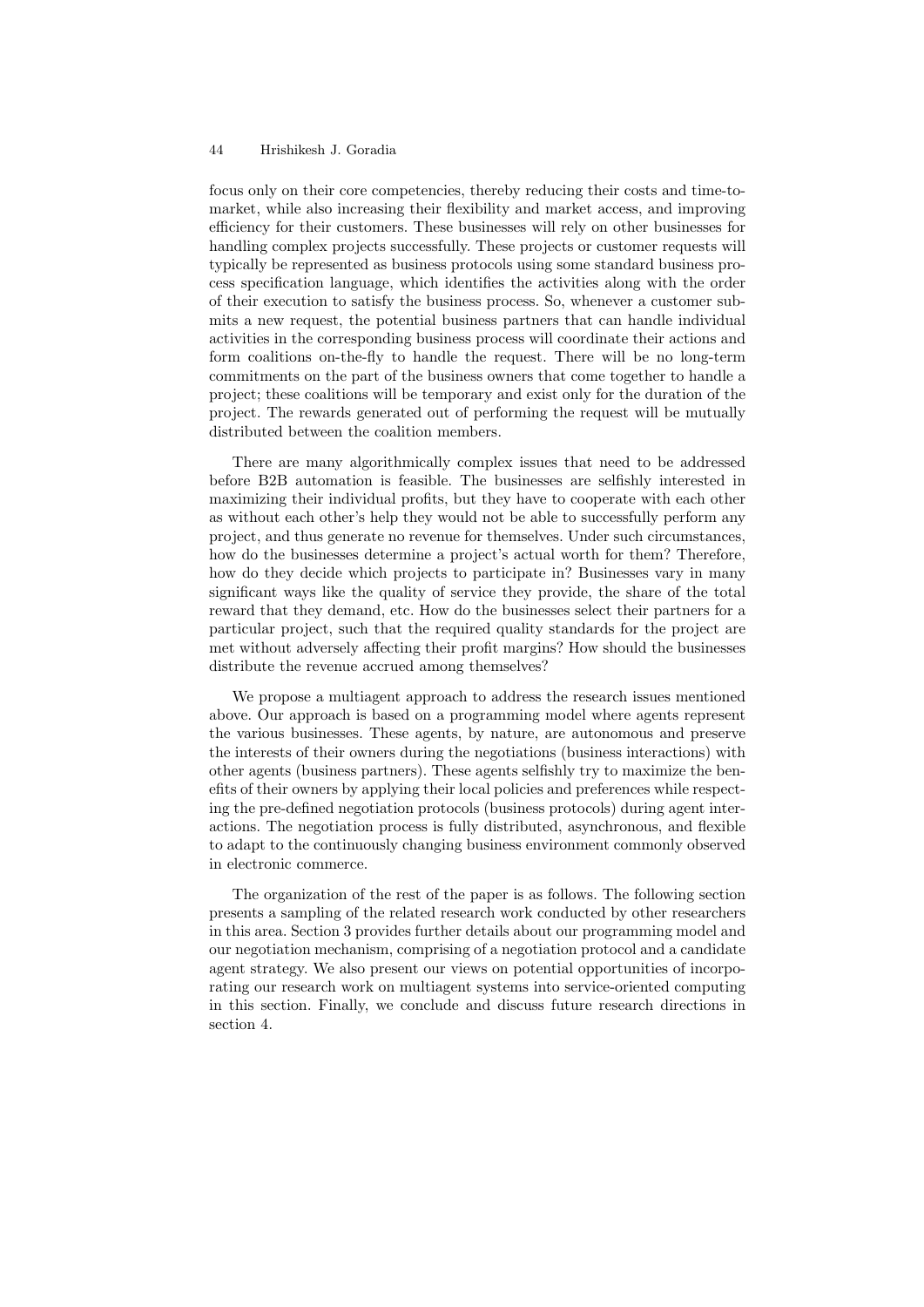## 2 Related Work

Business process<sup>1</sup> management has been an active research area for many years. Initiatives such as RosettaNet and ebXML have defined many standards that facilitate dynamic and flexible trading relationships between businesses over the Internet. RosettaNet starts with a business model that describe how business partners interact to accomplish various tasks, and re-engineers it to produce partner roles that dictate how individual partners have to interact in the form on Partner Interface Process (PIP) specifications. ebXML also allows trading partners to publish information about their business processes, including the roles they assume in the exchanges, using Collaboration Protocol Profiles (CPP). The complete business protocols in ebXML are derived by aggregating the individual partners' Collaboration Protocol Agreements (CPA). With the advent of Web services, the vision of B2B integration and automation seems increasingly close to realization. The concept of composing Web services to handle complex applications, including business-to-business (B2B) collaborations, is gaining increasingly widespread acceptance [1, 3]. Web service composition approaches based on process flows (WS-BPEL, WS-Choreography, etc.), semantic service description (OWL-S), process algebra, petri-nets, model-checking, finite-state automata, etc. have been proposed in the recent past [11, 6].

Although current approaches provide the foundation for managing crossenterprise business processes, there are several issues that still need to be addressed. One, the development of composite Web services still largely requires time-consuming hand-coding, which entails a considerable amount of low-level programming. Since a composite service's components can be heterogeneous, distributed, and autonomous, service composition requires a high-level approach. Two, the number of services to be composed can be large and continuously changing. Consequently, approaches that require the selection and binding of component services at service definition time are inappropriate. Three, although the components that contribute to a composite service can be distributed, existing techniques usually employ a central control point. In a B2B environment, no business would allow being dictated to by others in any way. Also, businesses would want to apply their local policies and preferences while interacting. Therefore, there is a pressing need for novel mechanisms with completely decentralized execution of services, where the confidentiality, autonomy, and heterogeneity of the businesses are preserved. Four, the current standards and tools are about how a process or composed service is implemented; what we need is a declarative approach with protocols that specify what action should be performed, rather than how it should be performed. The focus should be more on the interactions between the business parties, rather than the composition per se. Five, workflow management systems today typically assume that the participants in the workflow are cooperative. However, this does not hold true for e-businesses. We need systems that are robust to manipulation by the participants. Our approach towards B2B integration addresses all these issues.

 $1$  We use the terms business process and workflow interchangeably in the document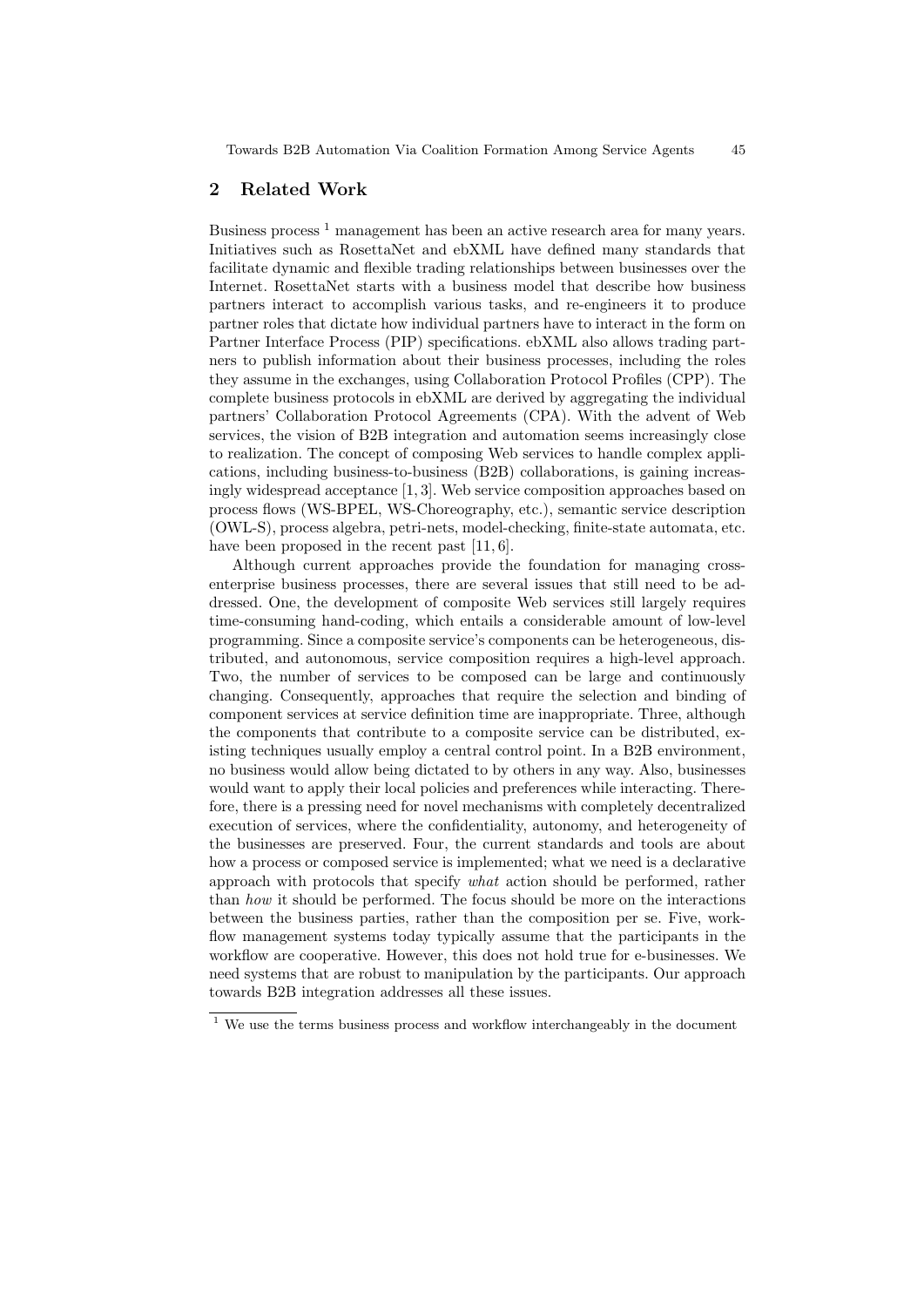## 46 Hrishikesh J. Goradia

# 3 Multiagent Solution for Dynamic Coalition Formation

Coalition formation has been studied by social scientists, economists, gametheorists, and multiagent researchers for decades [4]. While game-theorists and social scientists have provided us with various solution concepts for establishing stable coalitions (coalitions where no participant has any incentive for defecting), multiagent researchers focus on devising computationally tractable solutions for forming stable coalitions. Our research contribution to date has been the design of a negotiation mechanism for multiagent systems that allows selfish agents to pursue their agenda and maximize their profits, and yet the resultant coalition is stable and performs admirably to the empirically tested optimal solution. The negotiation mechanism comprises of a negotiation protocol, which is akin to a business protocol in service-oriented applications, and an agent strategy, which dictates how individual businesses interact in the negotiation process. We now provide some further insights into our research work.

## 3.1 Coalition Formation Problem in Multiagent Systems

The coalition formation process in multiagent systems involves the following steps:

- 1. Agents determine their values for all coalitions that they can participate in, i.e. all businesses determine their rewards from participating in the various projects with all combinations of potential partners.
- 2. Agents rank and select their preferred coalitions and generate the coalition structure for the system, i.e. all businesses determine their preferences for the projects and business partners, and this information is aggregated in a distributed fashion via message exchanges to determine their assignments.
- 3. Coalition members internally resolve the task distribution issues in the coalitions, i.e. once the business partners for a particular project are decided, the individual businesses negotiate over the roles that they will play in the business process.
- 4. Coalition members internally distribute the generated revenue such that the coalition is stable.

Ideally, we would want to arrive at a coalition configuration that is optimal (social welfare maximizing solution), stable (Nash equilibrium [7] or any other game-theoretic solution stability concept [4]) and fair (each agent is satisfied with its share of the reward). However, the computational complexity required for such solutions is exponential [8]. All the steps described above are interdependent, and require a combinatorial search. The fact that systems of our interest are open and dynamic add to the uncertainty and further exacerbate the problem. Therefore, considering the computational limitations, the best that we can do is use heuristics for addressing the above research issues and devise solutions that compromise on some of the ideal properties. We focus on solutions that guarantee stability because it is important for the business partners engaging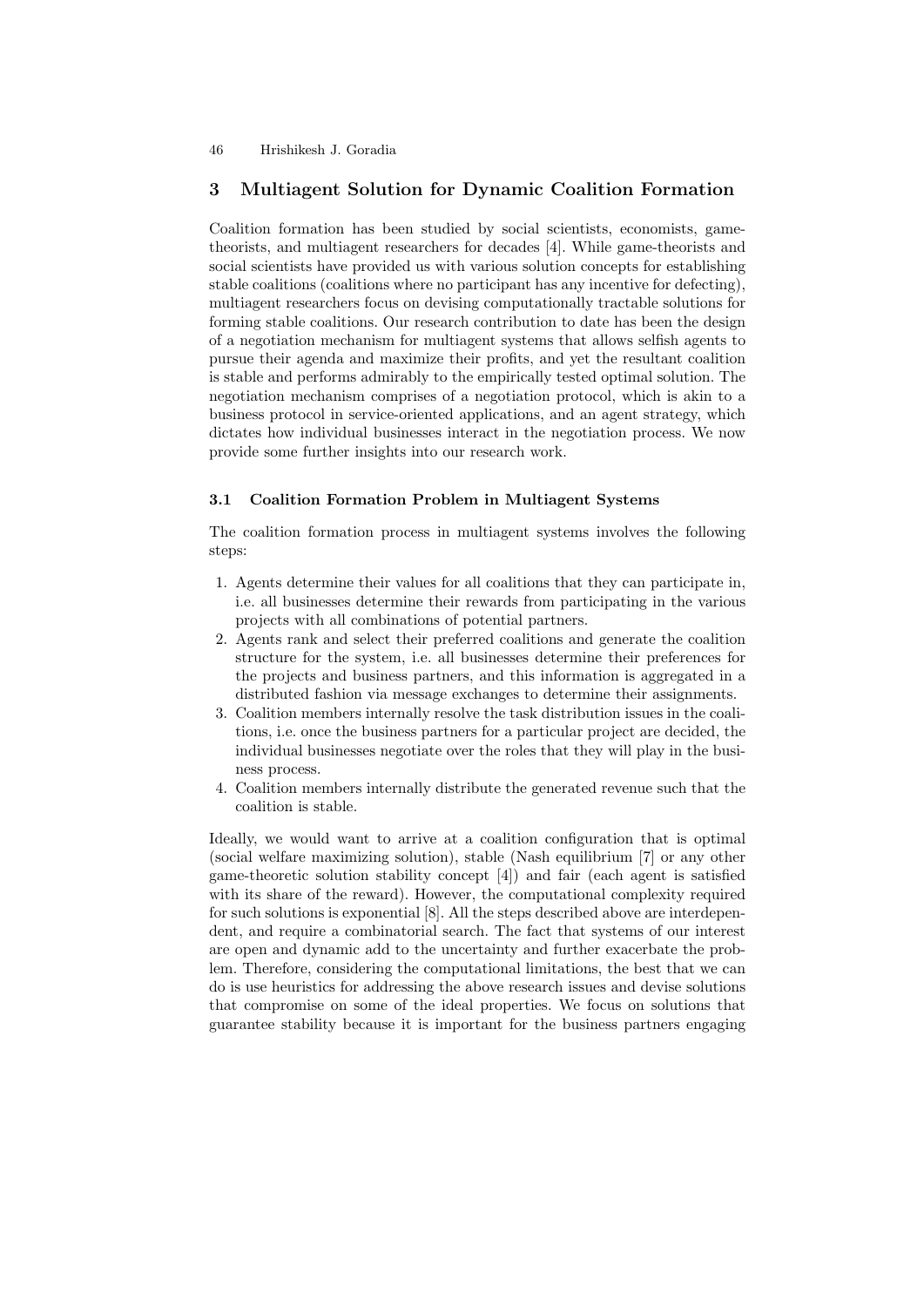in electronic commerce to know that they cannot better their current profits in the current business environment. We present a solution  $2$  that has its roots in human psychology and behavioral sciences [10]. Our empirical results show that the heuristics also lead to solutions that are very close to the optimal solution.

#### 3.2 Solution Approach

As mentioned earlier, we adopt a negotiation based approach for the dynamic coalition formation problem. Our mechanism comprises of a simple, unbiased negotiation protocol to form coalitions, and a candidate strategy for the agents that allows them to bargain over their payoff based on their negotiating power within coalitions. The negotiation protocol allows the agents to concurrently negotiate in all the different coalitions that it can potentially participate in. The choice of the coalitions to participate in is left with the agents. Our candidate stategy presents a heuristic that performs creditably in our experiments. The negotiation protocol facilitates the agents to come to a concensus, agreeing to participate in one of the coalitions which yields them the maximum profit after splitting the associated reward satisfactorily. Unlike some of the other work in this area, we do not assume a pre-decided coalition configuration [13] and/or payoff distribution [9, 5], or truthful, cooperative agents [9] in our research; our mechanism facilitates the agents to determine the best coalition and payoff for themselves via negotiations with other agents over a period of time. A heuristic for distributing the revenue among selfish agents is described in our candidate strategy for the agents. It is based on the issuance of threats and counter-threats such that agents eventually reach an equilibrium state where they cannot do any better than what they currently get. Our test results show that the strategy is stable and it also allows the agents to maximize their benefits in proportion to their negotiating power. Hence, it is reasonable to assume that the agents will use the suggested strategy in lieu of searching for others.

# 4 Conclusions and Future Work

In this paper, we present a novel mechanism to address the B2B integration problem in service-oriented applications by adopting a multiagent approach. We discuss the limitations of current approaches, which are mostly based on Web service composition, for application integration in open, dynamic environments, and discuss how we plan to address them in our work. We summarize some of the salient features of our solution. One, it provides the companies complete autonomy over its participation and provisioning of services for the projects. Two, it safeguards the confidentiality and vested interests of the companies as it is based on a peer-to-peer model and there is no central authority to monitor the negotiations. Three, it navigates the interactions towards a deal that all

<sup>&</sup>lt;sup>2</sup> We skip most of the details due to space constraints. We have submitted a paper describing these details at the Autonomous Agents and Multi Agent Systems (AA-MAS) 2007 conference.